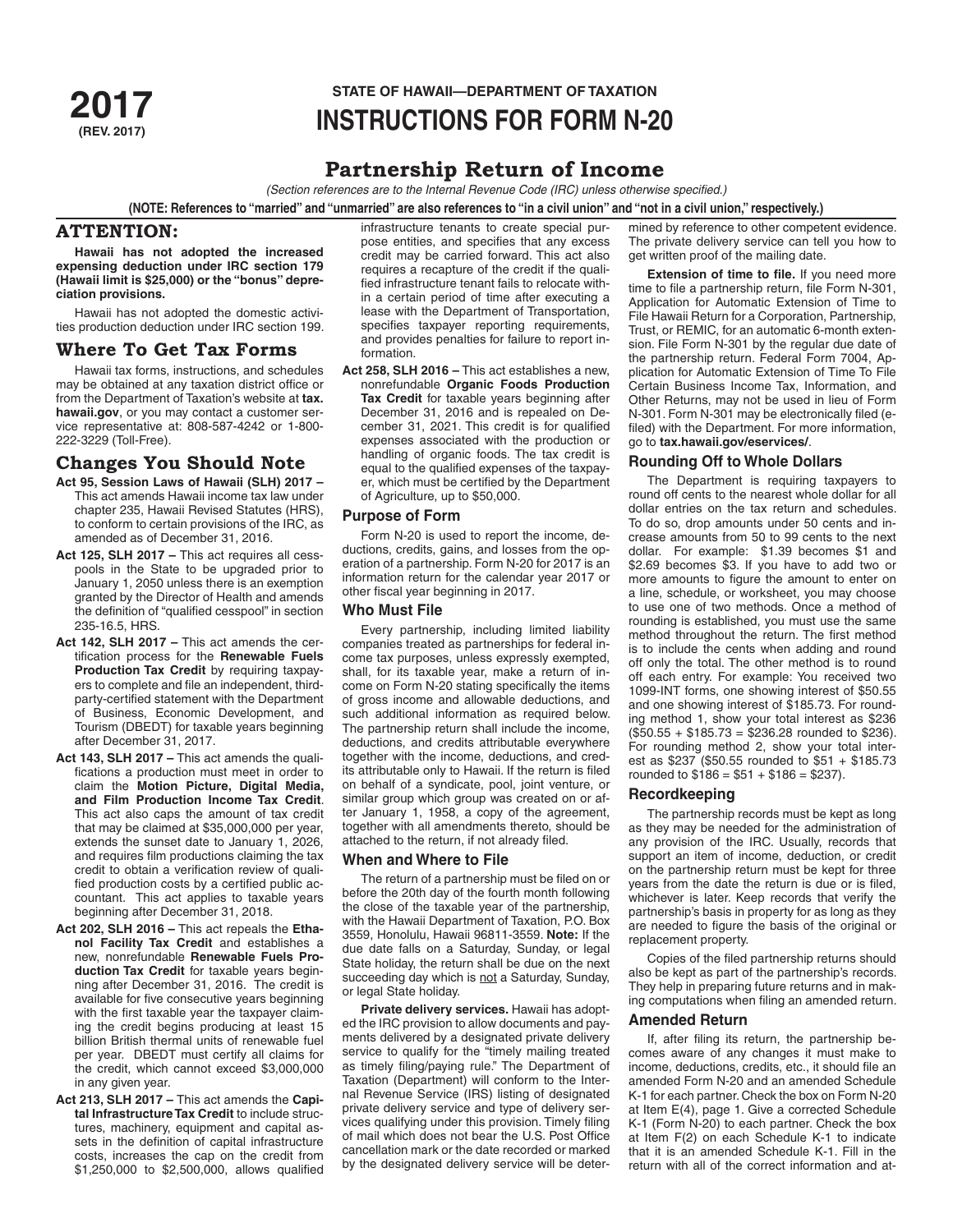### **Page 2**

tach a completed Schedule AMD, Explanation of Changes on Amended Return, to the amended return. Also, attach all schedules, forms, and attachments required to file a complete return.

### **Change in Federal Taxable Income**

In general, a change to your federal return, whether it is made by you, or by the IRS, must be reported to the State of Hawaii.

1) Section 235-101(b), HRS, requires a report (an amended return) to the Department if the amount of IRC taxable income is changed, corrected, adjusted or recomputed as stated in (3).

2) This report must be made:

- a)Within 90 days after a change, correction, adjustment or recomputation is finally determined.
- b)Within 90 days after a federal amended return is filed.
- c)At the time of filing the next income tax return, if earlier than set forth in a) or b).
- 3) A report within the time set out in (2) is required if:
	- a)The amount of taxable income as returned to the United States is changed, corrected, or adjusted by an officer of the United States or other competent authority.
	- b)A change in taxable income results from a renegotiation of a contract with the United States or a subcontract thereunder.
	- c)A recomputation of the income tax imposed by the United States under the IRC results from any cause.
	- d)An amended income tax return is made to the United States.
- 4) The report referred to above shall be in the form of an amended Hawaii income tax return.
- 5) The statutory period for the assessment of any deficiency or the determination of any refund attributable to the report shall not expire before the expiration of one year from the date the Department is notified by the taxpayer or the IRS, whichever is earlier, of such a report in writing. Before the expiration of this oneyear period, the Department and the taxpayer may agree in writing to the extension of this period. The period so agreed upon may be further extended by subsequent agreements in writing made before the expiration of the period previously agreed upon.

### **Information Returns**

Every partnership must file information returns if it makes payments of rents, commissions, or other fixed or determinable income totaling \$600 or more to any one person in the course of its trade or business during the calendar year. It must report interest payments if they total \$10 or more.

Use Form N-196, Annual Summary and Transmittal of Hawaii Information Returns, to summarize and send information returns to your respective taxation district office. For more information about filing information returns and exceptions, see the instructions for Form N-196.

#### **Attachments**

If you need more space on the forms or schedules, attach separate sheets. Use the same arrangement as the printed forms. **Show the totals on the printed forms.** Put the partnership's name and Federal Employer Identification Number (FEIN) on each sheet. Also, be sure that each separate sheet clearly indicates the line or

section on the printed form to which the information relates.

To assist us in processing the return, please complete every applicable entry space on Form N-20. Do not attach statements and do not write "See attached" in lieu of completing the entry spaces on the form.

An entity that elects to be classified as a partnership by filing federal Form 8832 with the IRS shall attach a copy of that form to the entity's Form N-20 covering the first taxable year in which the entity carries on business in Hawaii, derives income from sources in Hawaii, or makes distributions that are received by a partner who is either a resident of Hawaii or carries on business in Hawaii and is subject to Hawaii income taxation.

## **Payments**

In some instances, payments may have to be made with the Form N-20. These payments would be identified in the bottom margin on page 1 of Form N-20 and enter the amount on line 17 payment due.

**Interest due under the look-back method for completed long-term contracts.** If the partnership used the look-back method under IRC section 460(b)(2) for certain long-term contracts, complete federal Form 8697, Interest Computation Under the Look-Back Method for Completed Long-Term Contracts. If you will **owe** interest on an unpaid amount, calculate the amount due using the rate of 2/3 of 1% per month, or part of a month, beginning the first calendar day after the date prescribed for payment whether or not that first calendar day falls on a Saturday, Sunday, or legal holiday. Include the amount of interest due on line 17 payment due. Attach Form 8697 with a check made payable to "Hawaii State Tax Collector" to Form N-20. Write the partnership's FEIN, daytime phone number, and "Form 8697 interest" on the check. If you are due a **refund**, do not attach Form 8697 to your Form N-20. Instead, file federal Form 8697 separately with the Department. Complete the signature section of federal Form 8697 following the instructions for the signature section of Form N-20. File federal Form 8697 by the date you are required to file your Form N-20 (including extensions).

#### **Definitions**

**a. Partnership.** The term "partnership" includes a limited partnership, syndicate, group, pool, joint venture, or other unincorporated organization, through or by which any business, financial operation, or venture is carried on, and that is not, within the meaning of the federal IRC, a corporation, trust, estate, or sole proprietorship. If an organization more nearly resembles a corporation than a partnership or trust, it is considered an association taxed as a corporation.

Important factors in determining whether a partnership exists include:

- 1. The parties' conduct in carrying out the provisions of the partnership agreement;
- 2. The testimony of disinterested persons;
- 3. The relationship of the parties;
- 4. The abilities and contributions of each; and
- 5. The control each has over the partnership income and the purposes for which the income is used.

A joint undertaking merely to share expenses is not a partnership. Mere co-ownership of property that is maintained and leased or rented does not constitute a partnership. However, if the coowners provide services to the tenants, a partnership exists.

Some partnerships **may be** excluded completely or partially from being treated as partnerships for federal income tax purposes upon the election of all of the members. See **Specific Instructions** below for more information.

**b. General Partner.** A general partner is a member of the organization who is personally liable for the obligations of the partnership.

**c. Limited Partner.** A limited partner is one whose potential personal liability for partnership debts is limited to the amount of money or other property that the partner contributed or is required to contribute to the partnership.

**d. Limited Partnership.** A limited partnership is a partnership composed of at least one general partner and one or more limited partners.

**e. Nonrecourse Loan.** Nonrecourse loans are those liabilities of the partnership for which none of the partners have any personal liability.

**f. Limited Liability Company.** A limited liability company (LLC) is an entity formed under state law by filing articles of organization as an LLC. Unlike a partnership, none of the members of an LLC are personally liable for its debts. An LLC may be classified for federal income tax purposes as a disregarded entity, partnership, or a corporation, depending on elections made by the LLC and the number of members. Chapter 428, HRS, allows LLCs to operate following proper approval from the Department of Commerce and Consumer Affairs (DCCA), Business Registration Division. Hawaii conforms to the federal standards in determining whether an LLC is classified as either a partnership or a corporation following proper approval by the DCCA.

# **Use of Instructions for Federal Form 1065 —**

In an effort to streamline Hawaii's partnership return instructions, the discussion of certain topics already discussed in the federal instructions for Form 1065, U.S. Partnership Return of Income, will not be repeated. Please refer to the federal instructions for discussions on the following topics which Hawaii conforms to:

- *Termination of the Partnership;*
- *Accounting Methods;*
- *Accounting Periods;*
- *Elections Made by the Partnership;*
- *Elections Made by Each Partner;*
- *Partner's Dealings With Partnership;*
- *Contributions to the Partnership;*
- *Dispositions of Contributed Property;*
- *Recognition of Precontribution Gain on Certain Partnership Distributions;*
- *Unrealized Receivables and Inventory Items; and*
- *Passive Activity Limitations.*

### **Net Operating Loss Deduction**

A partnership is not allowed the deduction for net operating losses. (See section 703(a)(2)(D).)

# **Signatures**

# **General Partner or LLC Member**

Form N-20 is not considered a return unless it is signed. One general partner or LLC member must sign the return. If a receiver, trustee in bankruptcy, or assignee controls the organization's property or business, that person must sign the return.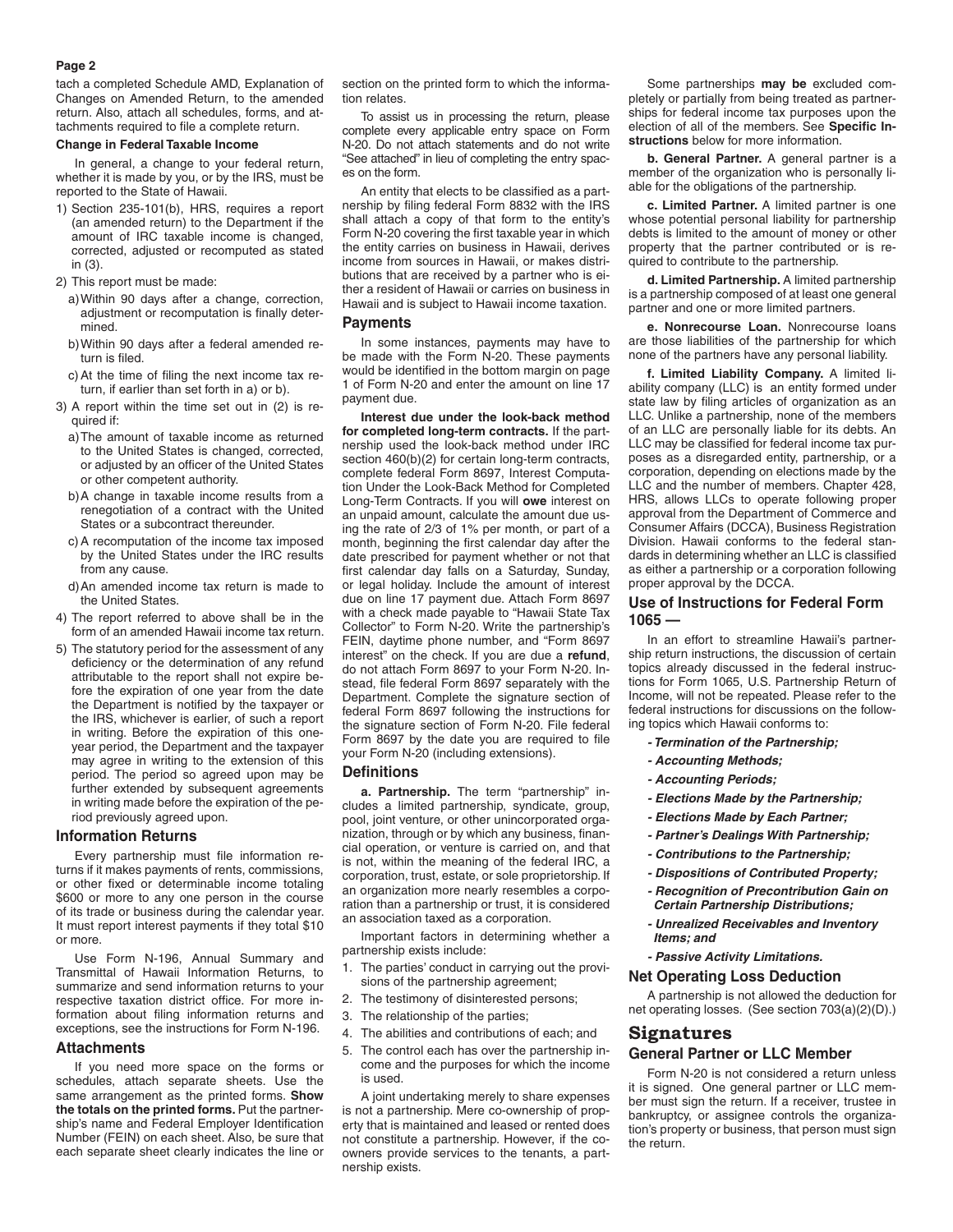### **Paid Preparer's Information**

If someone prepares the return and **does not charge the partnership,** that person should not sign the partnership return.

Generally, anyone who is paid to prepare the partnership return must sign the return and fill in the other blanks in the **Paid Preparer's Information** area of the return. Individual preparers may furnish their alternative identifying number for income tax return preparers (PTIN) instead of their social security number.

*The preparer required to sign the partnership's return MUST complete the required preparer information and:*

- Sign the return in the space provided for the preparer's signature. Paid preparers may sign original returns, amended returns, or requests for filing extensions by rubber stamp, mechanical device, or computer software program.
- Give the partnership a copy of the return in addition to the copy to be filed with your taxation district office.

The partnership may authorize the Department to discuss its tax return with its paid preparer by checking the "Yes" box above the paid preparer's signature. Checking "Yes" will allow the Department to contact the paid preparer to answer any questions that may arise during the processing of the partnership's return. This designation does not allow the paid preparer to call the Department for information about the processing of the return or for other issues relating to the return. This designation does not replace Form N-848, Power of Attorney.

# **Specific Instructions**

These instructions follow the line numbers on the first page of Form N-20 and on the schedules that accompany it. Specific instructions for most of the lines have been provided. Those lines that do not appear in the instructions are self-explanatory.

File only one return for each partnership. Mark "duplicate copy" on any copy you give to a partner.

If a syndicate, pool, joint venture, or similar group files Form N-20, a copy of the agreement and all amendments must be attached to the return, unless a copy has already been filed. Under section 761(a), an investing unincorporated organization or one participating in the joint production, extraction, or use of property under an operating agreement or an organization of dealers in securities for a short period for the purpose of underwriting, selling, or distributing a particular issue of securities may elect not to be treated as a partnership. Make the election by attaching a statement to Form N-20 for the first year for which the partnership wants the exclusion.

Fill in applicable lines and schedules.

# **Form N-20**

### **Amended Return Checkbox**

If you are amending a return previously filed, check the AMENDED Return box.

### **IRS Adjustment Checkbox**

If you are filing an amended return due to an IRS adjustment, check the IRS Adjustment box in addition to the AMENDED return box and file an amended Schedule K-1 for each partner. Check the box on Form N-20 Item E(4) and (5) on page 1. Give a corrected Schedule K-1 (Form N-20) to

each partner. Check the box at Item F(2) on each Schedule K-1 to indicate that it is an amended Schedule K-1. Fill in the return with all of the correct information and attach a completed Schedule AMD, Explanation of Changes on Amended Return, to the amended return. Also, attach all schedules, forms, and attachments required to file a complete return.

# **Address Change Check Box**

If your mailing address has changed, you must notify the Department of the change by checking the "Change in Address" box. Failure to do so may prevent your address from being updated, any refund due to you from being delivered (the U.S. Postal Service is not permitted to forward your State refund check), and delay important notices or correspondence to you regarding your return. To notify the Department of your new address, you can also complete Form ITPS-COA, Change of Address Form, or log in to your Hawaii Tax Online account at **hitax.hawaii.gov**.

# **Name, Mailing Address, Federal Employer I.D. Number and Hawaii Tax I.D. Number**

The partnership may use its legal or trade name on all tax returns and other documents filed. Print or type the partnership's legal name and mailing address on the appropriate line. If this is a foreign address, enter the information in the following order: city, province or state, country, and postal code. Do not abbreviate the country name. Show the Federal Employer I.D. Number in item A on page 1 of Form N-20 and the Hawaii Tax I.D. Number in item D.

#### **Lines 1 - 9**

Enter on lines 1 through 9 the requested amounts as they appear on the partnership's federal return. Writing "See attached federal return" on Form N-20 and attaching a copy of the partnership's Form 1065 is not acceptable.

You are NOT required to attach a copy of the partnership's federal return (Form 1065) to Form N-20.

**If this is a return of a partnership with trade or business activities in several states, including Hawaii, and the ordinary income or loss from trade or business activities reported on this return is determined using separate accounting, attach a schedule of the partnership's Hawaii trade or business activities income and expenses. Enter on lines 1 through 9 applicable amounts from this schedule instead of from the partnership's federal return.**

Amounts received by a qualified high technology business as royalties and other income derived from patents, copyrights, and trade secrets owned by the qualified high technology business and developed and arising out of a qualified high technology business are excluded from Hawaii income. Expenses related to this income are deductible. "Qualified high technology business" means a business conducting more than 50% of its activities in qualified research. "Qualified research" means (1) the same as in section 41(d) of the Internal Revenue Code; (2) the development and design of computer software for ultimate commercial sale, lease, license or to be otherwise marketed, for economic consideration. With respect to the software's development and design, the business shall have substantial control and retain substantial rights to the resulting intellectual property; (3) biotechnology; (4) performing arts products; (5) sensor and optic technologies; (6) ocean sciences; (7) astronomy; or (8) nonfossil fuel energy-related technology. All income earned and proceeds derived from stock options or stock, including stock issued through the exercise of stock options or warrants, from a qualified high technology business or from a holding company of a qualified high technology business by an employee, officer, or director of the qualified high technology business, or investor who qualified for the high technology business investment tax credit is excluded from income. If the partnership is a qualified high technology business and has included royalties and other income derived from patents, copyrights, and trade secrets the partnership owns in the income reported on line 1, these amounts should be included in the deductions shown on line 14c. If the amount reported on line 14c includes these royalties and other income from patents, copyrights, and trade secrets, these amounts should be identified by attaching a separate schedule or listing.

### **Line 11a**

List deductions taken for federal tax purposes but not allowed, or allowable only in part, for Hawaii tax purposes. For example, deductions connected with income not taxable for Hawaii purposes or section 199 domestic activities deduction.

## **Line 11b**

**Caution:** *Include only ordinary gains or losses from the sale, exchanges, or involuntary conversion of assets used in a trade or business activity. Ordinary gains or losses from the sale, exchange, or involuntary conversion of rental activity assets will be reported separately on Schedules K and K-1, generally, as a part of the net income (loss) from the rental activity. If the partner does not materially participate in the trade or business, the gains or losses reported on line 11b will be subject to the passive activity rules.*

### **Line 11c**

Enter the portion of the Hawaii jobs credit claimed, applicable to current year new employees that is reported on Schedule K line 20.

# **Line 11d**

As noted on page 1 of these instructions, Hawaii has not adopted federal "bonus" depreciation provisions. If a depreciation deduction is claimed for Hawaii tax purposes, the partnership must: (a) complete a federal Form 4562 for Hawaii tax purposes using the federal depreciation guidelines in effect before the adoption of the "bonus" depreciation provisions, (b) attach the completed federal Form 4562 to the Hawaii tax return, (c) make the necessary adjustments to the Hawaii tax return for the depreciation difference between federal and Hawaii, and (d) attach to the Hawaii tax return any worksheet showing the computation of the adjustments. The partnership must also keep records of the differences in the asset's depreciable basis for federal and Hawaii tax purposes.

#### **Schedule D Capital Gains and Losses**

**Purpose of Schedule.—**Use Schedule D (Form N-20) to report the sale or exchange of capital assets, except capital gains (losses) that are specially allocated to any partners.

For detailed information, see the instructions on Schedule D (Form N-20).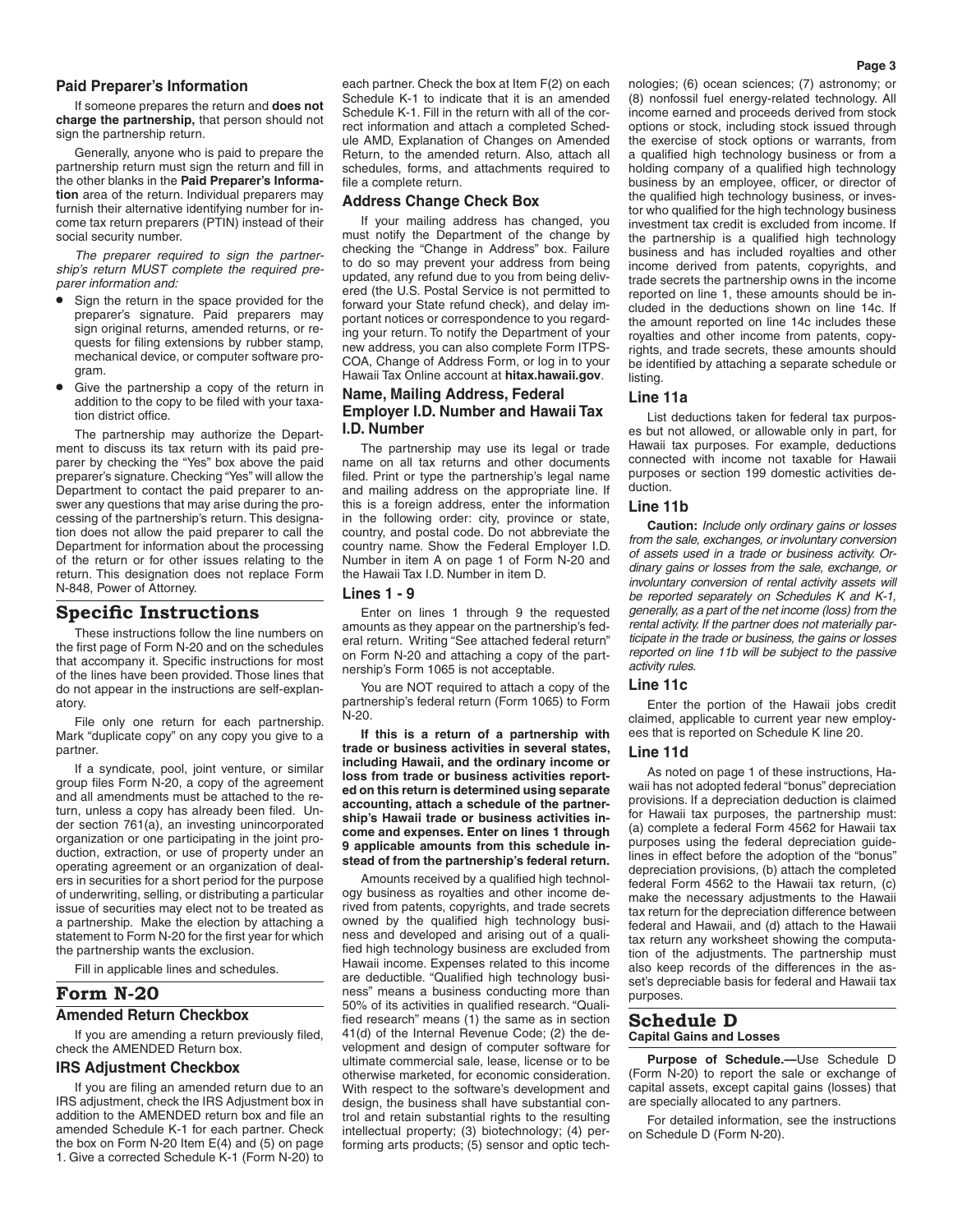#### **Purpose**

Schedule K is a summary schedule of all the partners' shares of the partnership's income, deductions, credits, etc. Prepare Schedule K-1 in triplicate. A copy of each partner's K-1 must be attached to the Form N-20 filed with the Department, one copy to be sent to each partner, and one copy retained for the partnership's files.

Although the partnership is not subject to income tax, the members are liable for income tax on their shares of the partnership income, whether or not distributed, and must include their share on their tax returns.

The total amount of the distributive share items (columns b and c) reported on each line on all of the partners' Schedules K-1 should equal the amount reported on the same line of Schedule K of Form N-20 through line 32.

Complete Schedule K-1 for each partner. Schedules K and K-1 have the same line numbers through line 32 to make it easier for the partnership to prepare Schedule K-1. In addition, Schedule K-1 has questions A through F and item G. Additional copies of Schedule K-1 are available from your district tax office.

### **Attributable to Hawaii**

Each partnership must state specifically the income attributable to the State and the income attributable everywhere with respect to each partner.

Ordinary income or (loss) from trade or business activities shall be attributed to the State by the use of the apportionment of business income allocation provisions of the Uniform Division of Income for Tax Purposes Act (UDITPA), section 235-29, HRS. Business income shall be apportioned to this State by multiplying the income by a fraction, the numerator of which is the property factor plus the payroll factor plus the sales factor, and the denominator of which is three. If the denominator of the property factor, payroll factor, or sales factor is zero, the denominator of the fraction in section 235-29, HRS, is reduced by the number of factors with a zero denominator, and the numerator of that fraction shall not include any factor with a zero denominator. The property factor is a fraction, the numerator of which is the average value of the partnership's real and tangible personal property owned or rented and used in this State during the tax period and the denominator of which is the average value of all the partnership's real and tangible personal property owned or rented and used during the tax period. Property owned by the partnership is valued at its original cost. The average value of property shall be determined by averaging the values at the beginning and ending of the tax period. The use of monthly values may be required if necessary to properly reflect the average value of the partnership's property. Property rented by the partnership is valued (or capitalized) at eight times the net annual rental rate. Where property is rented for less than a 12 month period, the rent paid for the actual period of rental shall constitute the annual rental rate for the tax period. The payroll factor is a fraction, the numerator of which is the total amount paid in this State during the tax period by the partnership for compensation, and the denominator of which is the total compensation paid everywhere during the tax period. The

sales (or gross receipts) factor is a fraction, the numerator of which is the total sales of the partnership in this State during the tax period, and the denominator of which is the total sales of the partnership everywhere during the tax period.

If this apportionment does not fairly represent the extent of the partnership's business activity in this State, the partnership may request the use of separate accounting, the exclusion of one or more of the factors, the inclusion of one or more additional factors, or the use of any other method to accurately reflect the partnership's business activity in the State. Complete Schedules O and P (Form N-20) to show this computation.

Other items are attributed as follows:

- Net rents and royalties from real property located in Hawaii are attributed to Hawaii. Federal Form 8825 may be attached to Form N-20 as a schedule of expenses.
- Net rents and royalties from tangible personal property are attributed to Hawaii if and to the extent that the property is utilized in Hawaii.
- Capital gains and losses from sale of real property located in Hawaii are attributed to Hawaii.
- Capital gains and losses from sales of tangible personal property are attributable to Hawaii if the property had a situs in Hawaii at the time of the sale.
- Interest and dividends are attributed to Hawaii if the partnership's commercial domicile is in Hawaii.
- Patent and copyright royalties are attributed to Hawaii if and to the extent that the patent or copyright is utilized by the payor in Hawaii.

Amounts received by a qualified high technology business as royalties and other income derived from patents, copyrights, and trade secrets owned by the qualified high technology business and developed and arising out of a qualified high technology business are excluded from Hawaii<br>income. Expenses related to this income are  $i$  Expenses related to this income are deductible.

# **How Income Is Shared Among Partners**

Income (loss) is allocated to a partner only for the part of the year in which that person is a member of the partnership. The partnership will either allocate on a daily basis or divide the partnership year into segments and allocate income, loss, or special items in each segment among the persons who were partners during that segment. (See section 706(c)(2) for more information and for the termination of a partner's interest.)

Allocate shares of income, gain, loss, deduction, or credit among the partners according to the partnership agreement for sharing income or loss generally. If the partners agree, specific items may be allocated among them in a ratio different from the ratio for sharing income or loss generally. For instance, if the net income exclusive of specially allocated items is divided evenly among three partners but some special items are allocated 50% to one, 30% to another, and 20% to the third partner, report the special items on the appropriate line of the applicable partner's Schedule K-1 and the total on the appropriate line of Schedule K instead of on the numbered lines on page 1 of Form N-20 or Schedule D.

If the partnership agreement does not provide for the partner's share of income, gain, loss, deduction, or credit, or if the allocation under the agreement does not have the substantial economic effect, the partner's share is determined according to the partner's interest in the partnership. (See section 704(b).)

# **Specific Instructions (Schedule K only)**

Enter the total distributive amount for each applicable items listed.

### **(Schedule K-1 only)**

Prepare and give a Schedule K-1 to each person who was a partner in the partnership at any time during the year. **Schedule K-1 must be provided to each partner on or before the day on which the partnership return is required to be filed.**

**Note:** *Generally, any person who holds an interest in a partnership as a nominee for another person is required to furnish to the partnership the name, address, etc., of the other person.*

On each Schedule K-1, enter the names, addresses, and identifying numbers of the partner and partnership and the partner's distributive share of each item.

For an individual partner, enter the partner's social security number. For all other partners, enter the partner's FEIN. (However, if a partner is an individual retirement arrangement (IRA), enter the identifying number of the custodian of the IRA. Do not enter the social security number of the person for whom the IRA is maintained.)

If a taxpayer and spouse each had an interest in the partnership, prepare a separate Schedule K-1 for each of them. If a taxpayer and spouse held an interest together, prepare one Schedule K-1 if the two of them are considered to be one partner.

**Note:** *Space has been provided after line 37 of Schedule K-1 for you to provide information to the partners. This space may be used in lieu of attachments.*

### **Question A.—Is This Partner a General Partner?**

Question A must be answered for all partners. If a partner holds interests as both a general and limited partner, attach a schedule for each activity which shows the amounts allocable to the partner's interest as a limited partner.

**Question B.—What Type of Entity Is This Partner?** State on this line whether the partner is an individual, a corporation, a fiduciary, a partnership, an exempt organization, or a nominee (custodian). If the partner entity is an LLC and it is treated as other than a disregarded entity for state income tax purposes, the partnership must enter the LLC's classification for state income tax purposes (that is, a corporation or partnership). If the partner is a nominee, use one of the following codes after the word "nominee" to indicate the type of entity the nominee represents: I—Individual; C—Corporation; F—Fiduciary; P—Partnership; E—Exempt Organization; or IRA—Individual Retirement Arrangement.

**Item C.—Partner's Profit, Loss, and Capital Sharing Percentages.** Enter in item C(ii) the percentage existing at the end of the year. However, if a partner's interest terminated during the year, enter in item C(i) the percentages that existed immediately before the termination. When the profit or loss sharing percentage has changed during the year, show the percentage before the change in item C(i) and the end of year percentage in item C(ii). If there are multiple changes in the profit and loss sharing percentage during the year, attach a statement giving the date and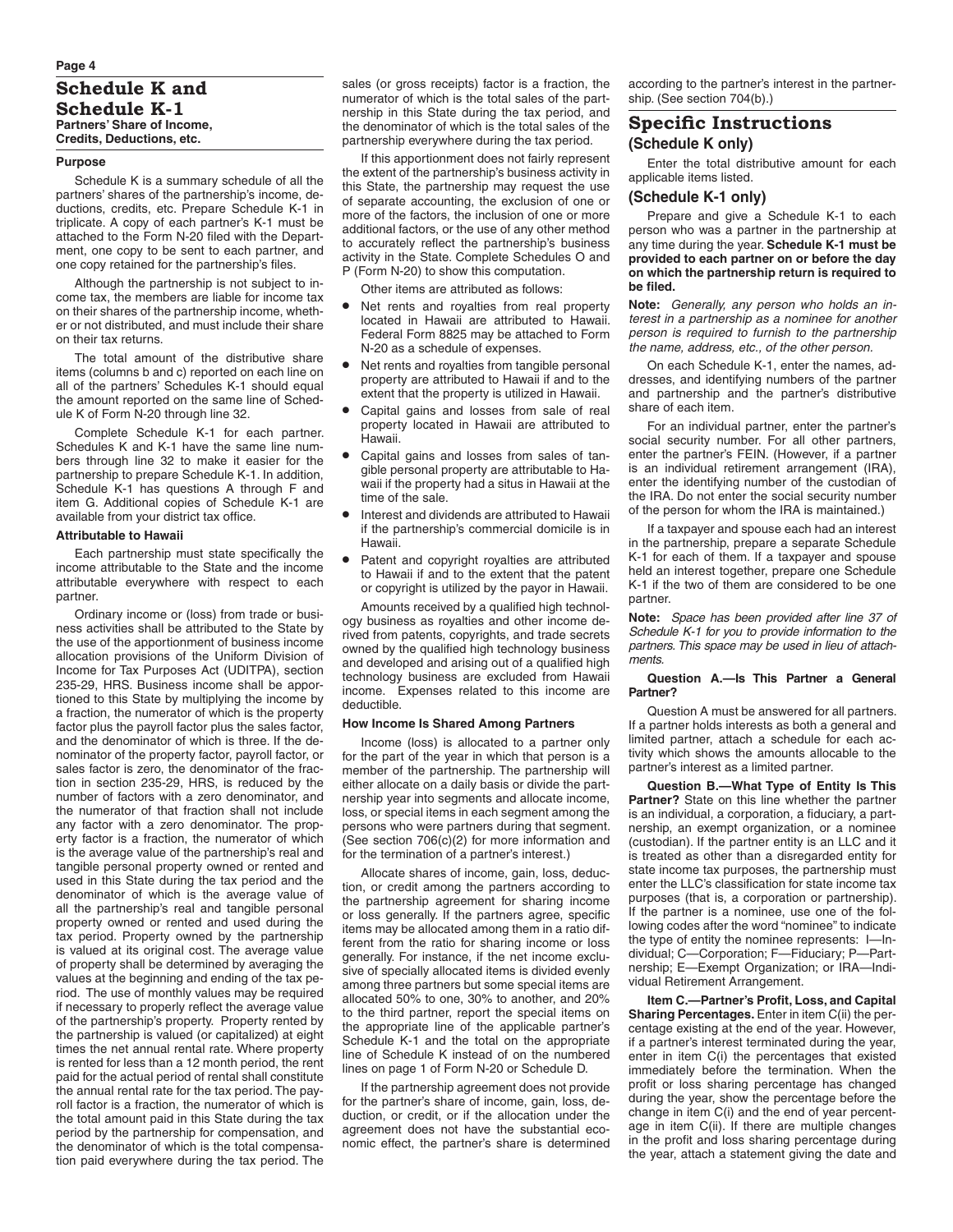percentage before each change. "Ownership of capital" means the portion of the capital that the partner would receive if the partnership was liquidated at year end by the distribution of undivided interests in partnership assets and liabilities.

**Item D.—Partner's Share of Liabilities.** Enter each partner's share of nonrecourse liabilities, partnership-level qualified nonrecourse financing, and other liabilities. If the partner terminated his or her interest in the partnership during the year, enter the share that existed immediately before the total disposition. In all other cases, enter it as of the end of the year.

If the partnership is engaged in two or more different types of at-risk activities, or a combination of at-risk activities and any other activity, attach a statement showing the partner's share of nonrecourse liabilities, partnership-level qualified nonrecourse financing, and other liabilities for **each** activity. See sections 465(c)(2) and (3) to determine if the partnership is engaged in more than one at-risk activity.

If a partnership is engaged in an activity subiect to the limitations of section  $465(c)(1)$ , give each partner his or her share of the total pre-1976 losses from the section 465(c)(1) activity (i.e., film or video tape, section 1245 property leasing, farm, or oil and gas property) for which there existed a corresponding amount of nonrecourse liability at the end of each year in which the losses occurred.

**Items E.—Publicly Traded Partnerships.** If the box in Item E is checked, you are a partner in a publicly traded partnership and must follow the rules for **Publicly Traded Partnerships.** See federal Partner's Instructions for Schedule K-1 (Form 1065) for more information.

**Item G.—Reconciliation of Partner's Capital Account.** If you are not required to complete Item L on Schedule K-1 (Form 1065), you are not required to complete Item G on Schedule K-1 (Form N-20).

**Note:** *The partnership must maintain a State Accumulated Adjustments Account.*

Box b - Report in this box the capital contributions as reported on the partnership's books.

Box c - Enter in this box the sum of the amounts on lines 1 through 11, column c of this Schedule K-1 and any nontaxable income.

Box d - Enter in this box the sum of the amounts on lines 12 through 15 and 31a, column c of this Schedule K-1 and any disallowed deductions.

Box e - Report in this box the withdrawals and distributions as reported on the partnership's books.

Box f - The amount to enter in this box is the sum of the amounts from boxes a, b, and c less the sum of the amounts from boxes d and e.

# **(Schedules K and K-1 unless otherwise noted)**

# **Income (loss)**

### **Line 1**

Enter the partner's share of the ordinary income (loss) reported on Form N-20, line 16. If line 16 is a loss, enter the partner's full share of the loss. If the partner holds interests in the partnership both as a general partner and as a limited partner, enter the total loss for all interests held in the partnership. Enter the loss without reference to the adjusted basis of the partner's interest in the partnership or the partner's amount at risk. Line 1 should reflect the total ordinary income (loss) from all trade or business operations. **Line 4**

Enter: (1) the guaranteed payments to partners for salaries and interest deducted by the partnership and included on Form N-20, line 9; and (2) the guaranteed payments to partners that the partnership is required to capitalize, such as payments or credits to a partner for services rendered in organizing a partnership.

### **Line 10**

Enter the net section 1231 gain (loss) from Schedule D-1, line 8.

Do not include net gain or loss from involuntary conversions due to casualty or theft. Report net gain or loss from involuntary conversions due to casualty or theft on line 11.

#### **Line 11**

Enter any other items of income, gain, or loss not included on lines 1 through 10, such as:

- **a.** Gains from the disposition of farm recapture property (see Schedule D-1) and other items to which section 1252 apply.
- **b.** Recoveries of bad debts, prior taxes, and delinquency amounts (section 111).
- **c.** Gains and losses from wagering (section 165(d)).
- **d.** Any income, gain, or loss to the partnership under section 751(b).
- **e.** Net gain or loss from involuntary conversions due to casualty or theft. Give each partner a schedule that separately shows each partner's share of the amount to be reported on federal Form 4684, Casualties and Theft.

### **Deductions**

# **Line 12**

Enter the total amount of charitable contributions, and each amount subject to the 50%, 30%, and 20% limitations paid by the partnership during the tax year. Attach an itemized list that separately shows the partnership's charitable contributions subject to the 50%, 30%, and 20% limitations.

If the partnership made a qualified conservation contribution under section 170(h), also include the fair market value of the underlying property before and after the donation, the type of legal interest contributed, and describe the conservation purpose furthered by the donation. Give a copy of this information to each partner.

### **Line 13**

A partnership may elect to expense part of the cost (up to \$25,000) of recovery property that the partnership purchased this year for use in its trade or business. The partnership may not deduct the section 179 expense, but should report the expense separately on Schedules K and K-1. The partners report their shares in the year in which the property is placed in service. Show the total section 179 expense on Schedule K, line 13, and allocate it to each partner on Schedule  $K-1$  line 13.

The partnership must specify the item(s) of section 179 property which it elects to treat as an expense and the portion of the cost of each item which is being treated as an expense. Do this on federal Form 4562, Depreciation and Amortization, and on a schedule attached to Schedule K-1. Generally, any election made under section 179 may not be revoked except with the consent of the Director.

Depreciation or amortization may not be taken on any amount for which a deduction is allowed under section 179.

See section 179 and federal Form 4562 for more information.

Please note that Hawaii has not adopted federal provisions relating to the increase of the section 179 deduction and "bonus" depreciation.

### **Line 15**

Enter any other deductions not included on line 12 through 14, such as:

- **a.** Amounts, other than investment interest, paid by the partnership that would be itemized deductions on any of the partners' income tax returns if they were paid directly by a partner for the same purpose. These amounts include, but are not limited to expenses under section 212 for the production of income other than from the partnership's trade or business.
- **b.** Any interest penalty on early withdrawal of savings. The federal Form 1099-INT given to the partnership by a bank or savings and loan association will show the amount of any interest penalty the partnership was charged because it withdrew funds from its time savings deposit before its maturity.
- **c.** Soil and water conservation expenditures (section 175).
- **d.** Expenditures for the removal of architectural and transportation barriers to the elderly and handicapped and which the partnership has elected to treat as a current expense (section 190).
- **e.** Contributions to a capital construction fund.
- **f.** Any amounts paid during the tax year for health insurance coverage for a partner (including that partner's spouse and dependents).
- **g.** Payments for a partner to an IRA, qualified plan, or simplified employee pension (SEP) or SIMPLE IRA plan. If a qualified plan is a defined benefit plan, a partner's distributive share of payments is determined in the same manner as his or her distributive share of partnership taxable income. For a defined benefit plan, attach to the Schedule K-1 for each partner a statement showing the amount of benefit accrued for the tax year.
- **h.** Interest expense allocated to debt-financed distributions. See Internal Revenue Service Notice 89-35 for more information.
- Interest paid or accrued on debt properly allocable to each general partner's share of a working interest in any oil or gas property (if the partner's liability is not limited). General partners that did not materially participate in the oil or gas activity treat this interest as investment interest; for other general partners, it is a trade or business interest.

# **Credits**

### **Line 16**

# **Total cost of qualifying property for the Capital Goods Excise Tax Credit**

A Capital Goods Excise Tax Credit is available for tangible personal property purchased and used in a trade or business in Hawaii. The amount of the tax credit allowable is 4% of the cost of the qualified tangible property. The tax credit is applied against a taxpayer's net income tax liability and if the tax credit exceeds the amount of the tax liability, the excess will be refunded to the taxpayer. See Form N-312, Capital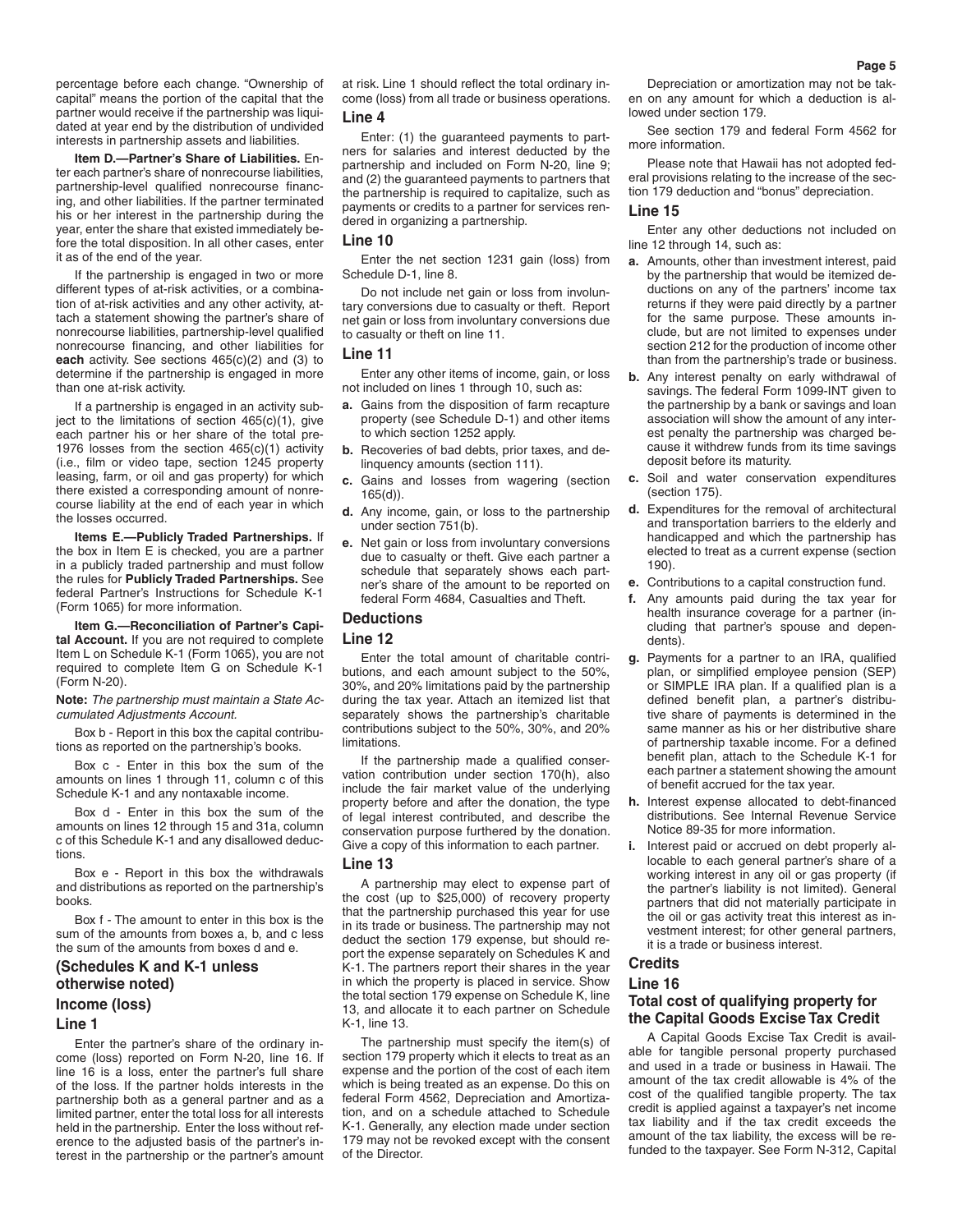#### **Page 6**

Goods Excise Tax Credit, and Tax Information Release No. (TIR) 2001-4 for additional information.

**To claim this credit.** Complete Form N-312 and attach to the partnership return.

**Deadline for claiming this credit.** If you are a calendar year taxpayer, the deadline to claim the credit, including amended claims, is December 31, 2018. If you are a fiscal year taxpayer, the deadline to claim the credit, including amended claims, is 12 months after the close of your taxable year. You cannot claim or amend the credit after the deadline.

**Schedule K-1.** Report each partner's distributive share of the capital goods excise tax credit on line 16 of Schedule K-1. If the partnership has credits from more than one source such as another flow-through entity, separately identify each amount in the "Other Information Provided by Partnership" section.

# **Line 17 Fuel Tax Credit for Commercial Fishers**

Each principal operator of a commercial fishing vessel may claim an income tax credit for certain fuel taxes paid during the year. The tax credit shall be an amount equal to the fuel taxes imposed under section 243-4(a), HRS, and paid by the principal operator during the taxable year.

**To claim this credit.** Complete Form N-163 and attach to the partnership return.

**Deadline for claiming this credit.** If you are a calendar year taxpayer, the deadline to claim the credit, including amended claims, is December 31, 2018. If you are a fiscal year taxpayer, the deadline to claim the credit, including amended claims, is 12 months after the close of your taxable year. You cannot claim or amend the credit after the deadline.

**Schedule K-1.** Report each partner's distributive share of the fuel tax credit on line 17 of Schedule K-1. If the partnership has credits from more than one source such as another flowthrough entity, separately identify each amount in the "Other Information Provided by Partnership" section.

# **Line 18 Enterprise Zone Tax Credit**

A qualified enterprise zone business is eligible to claim a credit for a percentage of taxes due to the State attributable to the conduct of business within a zone and a percentage of the amount of unemployment insurance premiums paid based on the payroll of employees employed at the business firm establishments in the zone. The applicable percentage is 80% the first year; 70% the second year; 60% the third year; 50% the fourth year; 40% the fifth year; 30% the sixth year; and 20% the seventh year. For qualifying businesses engaged in the manufacturing of tangible personal property or the producing of agricultural products, the credit shall continue after the seventh year in a amount equal to 20% of the taxes paid during the eighth, ninth, and tenth tax years. This credit is not refundable and any unused credit may NOT be carried forward.

**To claim this credit.** Complete Form N-756 and a separate Form N-756A for each partner and attach them along with a copy of the certification issued by DBEDT to the partnership return.

**Schedule K-1.** Use Form N-756A to report each partner's distributive share of the enterprise zone tax credit and attach to the partner's Schedule K-1. If the partnership has credits from more than one source such as another flow-through entity, separately identify each amount in the "Other Information Provided by Partnership" section.

# **Line 19**

### **Low-Income Housing Tax Credit**

Hawaii's low-income housing tax credit is equal to 50% of the tax credit allocated by the Hawaii Housing Financing and Development Corporation (HHFDC) for qualified buildings located in the State of Hawaii. Contact the HHFDC for qualifying requirements and further information.

Effective for taxable years beginning after December 31, 1999, a partnership can allocate the State low-income housing tax credit among its partners without regard to their proportionate interests in their partnership investment vehicle. Also, the federal low-income housing tax credit no longer has to be claimed in order to claim the State low-income housing tax credit.

**To claim this credit.** Complete Form N-586 and attach to the partnership return.

**Deadline for claiming this credit.** If you are a calendar year taxpayer, the deadline to claim the credit, including amended claims, is December 31, 2018. If you are a fiscal year taxpayer, the deadline to claim the credit, including amended claims, is 12 months after the close of your taxable year. You cannot claim or amend the credit after the deadline.

**Schedule K-1.** Report each partner's distributive share of the low-income housing credit on line 19 of Schedule K-1. If the partnership has credits from more than one source such as another flow-through entity, separately identify each amount in the "Other Information Provided by Partnership" section.

### **Line 20**

# **Credit for Employment of Vocational Rehabilitation Referrals**

The amount of the tax credit for the taxable year shall be equal to 20% of the qualified firstyear wages for that year. The amount of the qualified first-year wages which may be taken into account with respect to any individual shall not exceed \$6,000.

The credit is computed at the partnership level and then allocated to each of the partners.

**To claim this credit.** Complete Form N-884 and attach to the partnership return.

**Deadline for claiming this credit.** If you are a calendar year taxpayer, the deadline to claim the credit, including amended claims, is December 31, 2018. If you are a fiscal year taxpayer, the deadline to claim the credit, including amended claims, is 12 months after the close of your taxable year. You cannot claim or amend the credit after the deadline.

**Schedule K-1.** Report each partner's distributive share of the credit for employment of vocational rehabilitation referrals on line 20 of Schedule K-1. If the partnership has credits from more than one source such as another flowthrough entity, separately identify each amount in the "Other Information Provided by Partnership" section.

# **Line 21 Motion Picture, Digital Media, and Film Production Income Tax Credit**

For taxable years from 2013 to 2025, a taxpayer may claim an income tax credit of (1) 20% of the qualified production costs incurred by a qualified production in the City and County of Honolulu, and (2) 25% of the qualified production costs incurred by a qualified production in Kauai, Maui, or Hawaii county. The total tax credits claimed per qualified production shall not exceed \$15,000,000.

**To claim this credit.** Complete Form N-340 and attach to the partnership return.

**Deadline for claiming this credit.** If you are a calendar year taxpayer, the deadline to claim the credit, including amended claims, is December 31, 2018. If you are a fiscal year taxpayer, the deadline to claim the credit, including amended claims, is 12 months after the close of your taxable year. You cannot claim or amend the credit after the deadline.

**Schedule K-1.** Report each partner's distributive share of the motion picture, digital media, and film production credit on line 21 of Schedule K-1. If the partnership has credits from more than one source such as another flow-through entity, separately identify each amount in the "Other Information Provided by Partnership" section.

# **Line 22 Credit for School Repair and Maintenance**

A credit is allowed to licensed contractors, pest control operators, and professional engineers, architects, surveyors and landscape architects who are subject to Hawaii's income tax for contributions of in-kind services for the repair and maintenance of public schools. The credit shall be an amount equal to 10% of the value of the services contributed. Certain other limitations and restrictions apply.

**To claim this credit.** Complete Form N-330 and attach to the partnership return.

**Deadline for claiming this credit.** If you are a calendar year taxpayer, the deadline to claim the credit, including amended claims, is December 31, 2018. If you are a fiscal year taxpayer, the deadline to claim the credit, including amended claims, is 12 months after the close of your taxable year. You cannot claim or amend the credit after the deadline.

**Schedule K-1.** Report each partner's distributive share of the credit for school repair and maintenance on line 22 of Schedule K-1. If the partnership has credits from more than one source such as another flow-through entity, separately identify each amount in the "Other Information Provided by Partnership" section.

### **Line 23**

# **Renewable Energy Technologies Income Tax Credit**

A Renewable Energy Technologies Income Tax Credit is available for an eligible renewable energy technology system installed and placed in service in Hawaii.

Figure the credit on Form N-342 and enter the total renewable energy technologies income tax credit on this line. Use a separate Form N-342 for each eligible system installed and placed in service for the taxable year. The credit is computed at the partnership level and then allocated to each of the partners. Prepare a separate Form N-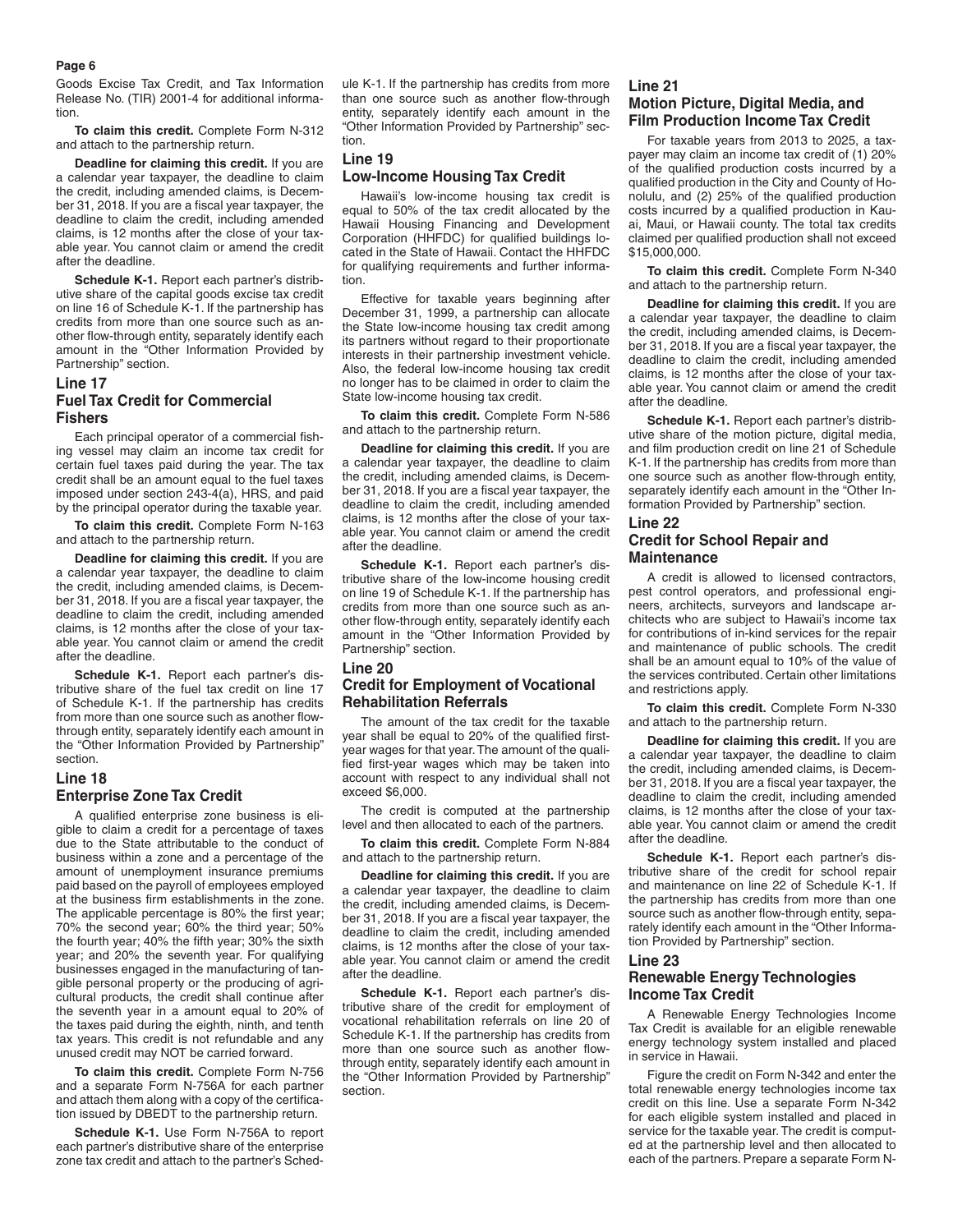342A, Information Statement Concerning the Renewable Energy Technologies Income Tax Credit for Systems Placed in Service on or After July 1, 2009, for each partner for each eligible system.

**To claim this credit.** Complete Form N-342 and attach a copy of Form N-342A given to each partner to the partnership return.

**Deadline for claiming this credit.** If you are a calendar year taxpayer, the deadline to claim the credit, including amended claims, is December 31, 2018. If you are a fiscal year taxpayer, the deadline to claim the credit, including amended claims, is 12 months after the close of your taxable year. You cannot claim or amend the credit after the deadline.

**Schedule K-1**. Use Form N-342A to report each partner's distributive share of the renewable energy technologies income tax credit and attach to the partner's Schedule K-1. If the partnership has credits from more than one source such as another flow-through entity, separately identify each amount in the "Other Information Provided by Partnership" section.

#### **Line 24**

# **Important Agricultural Land Qualified Agricultural Cost Tax Credit**

Figure the credit on Form N-344 and enter the total important agricultural land qualified agricultural cost tax credit on this line. Attach Form N-344 to the partnership return. Certification by the Department of Agriculture is a prerequisite to claiming this credit. The credit is computed at the partnership level and then allocated to each of the partners.

**To claim this credit.** Complete Form N-344 and attach to the partnership return.

**Deadline for claiming this credit.** If you are a calendar year taxpayer, the deadline to claim the credit, including amended claims, is December 31, 2018. If you are a fiscal year taxpayer, the deadline to claim the credit, including amended claims, is 12 months after the close of your taxable year. You cannot claim or amend the credit after the deadline.

**Schedule K-1**. Report each partner's distributive share of the important agricultural land qualified agricultural cost tax credit on line 24 of Schedule K-1. If the partnership has credit from more than one source such as another flowthrough entity, separately identify each amount in the "Other Information Provided by Partnership" section.

### **Line 25**

# **Tax Credit for Research Activities**

For taxable years from 2013 to 2019, each qualified high technology business subject to Hawaii's income tax can claim an income tax credit for qualified research activities equal to the credit for research activities provided by section 41, provided that, in order to qualify for this tax credit, the qualified high technology business shall also claim a federal tax credit for the same qualified research activities under section 41. Research expenses must be certified in order to claim the credit. See Forms N-346 and N-346A for details. Partners will use Form N-346 to claim their credit. The credit is computed at the partnership level and then allocated to each of the partners.

**To claim this credit.** Complete Forms N-346 and N-346A and attach them to the partnership return.

**Deadline for claiming this credit.** If you are a calendar year taxpayer, the deadline to claim

the credit, including amended claims, is December 31, 2018. If you are a fiscal year taxpayer, the deadline to claim the credit, including amended claims, is 12 months after the close of your taxable year. You cannot claim or amend the credit after the deadline.

**Schedule K-1**. Report each partner's distributive share of the tax credit for research activities on line 25 of Schedule K-1. If the partnership has credits from more than one source such as another flow-through entity, separately identify each amount in the "Other Information Provided by Partnership" section.

# **Line 26**

# **Capital Infrastructure Tax Credit**

Figure the credit on Form N-348 and enter the total capital infrastructure tax credit on this line. Attach Form N-348 to the partnership return. For taxable years 2014 to 2019, each taxpayer who is a qualified infrastructure tenant subject to Hawaii's income tax can claim a nonrefundable income tax credit for the taxable year in which the capital infrastructure costs were paid or incurred. The tax credit is the lesser of 50% of the capital infrastructure costs paid or incurred by the qualified infrastructure tenant during the taxable year or \$2,500,000. The credit is computed at the partnership level and then allocated to each of the partners.

**To claim this credit.** Complete Form N-348 and attach to the partnership return.

**Deadline for claiming this credit.** If you are a calendar year taxpayer, the deadline to claim the credit, including amended claims, is December 31, 2018. If you are a fiscal year taxpayer, the deadline to claim the credit, including amended claims, is 12 months after the close of your taxable year. You cannot claim or amend the credit after the deadline.

**Schedule K-1**. Report each partner's distributive share of the capital infrastructure credit on line 26 of Schedule K-1. If the partnership has credits from more than one source such as another flow-through entity, separately identify each amount in the "Other Information Provided by Partnership" section.

# **Line 27 Cesspool Upgrade, Conversion or Connection Income Tax Credit**

A credit is allowable for the costs to upgrade or convert a qualified cesspool into a septic system or an aerobic treatment unit system, or to connect a qualified cesspool to a sewer system, effective for taxable years beginning after December 31, 2015. The credit will not be available for taxable years beginning after December 31, 2020.

The tax credit is equal to the qualified expenses of the taxpayer, up to a maximum of (1) \$10,000 per cesspool, or (2) \$10,000 per residential dwelling connected to a residential large capacity cesspool.

**To claim this credit.** Complete Form N-350 and attach to the partnership return.

**Deadline for claiming this credit.** If you are a calendar year taxpayer, the deadline to claim the credit, including amended claims, is December 31, 2018. If you are a fiscal year taxpayer, the deadline to claim the credit, including amended claims, is 12 months after the close of your taxable year. You cannot claim or amend the credit after the deadline.

**Schedule K-1.** Report each partner's distributive share of the capital infrastructure credit on line 27 of Schedule K-1. If the partnership has credits from more than one source such as another flow-through entity, separately identify each amount in the "Other Information Provided by Partnership" section.

# **Line 28**

# **Renewable Fuels Production Tax Credit**

For taxable years 2017 to 2021, each taxpayer producing renewable fuels that completes and files an independent, third-party-certified statement with DBEDT may claim a nonrefundable renewable fuels production tax credit.

The tax credit is the lesser of 20 cents per 76,000 British Thermal units of renewable fuels using the lower heating value sold for distribution in Hawaii or \$3,000,000 per taxable year. The taxpayer's production of renewable fuels cannot be less than 15 billion British thermal units of renewable fuels per year.

**To claim this credit.** Complete Form N-352 and attach to the partnership return.

**Deadline for claiming this credit.** If you are a calendar year taxpayer, the deadline to claim the credit, including amended claims, is December 31, 2018. If you are a fiscal year taxpayer, the deadline to claim the credit, including amended claims, is 12 months after the close of your taxable year. You cannot claim or amend the credit after the deadline.

**Schedule K-1.** Report each partner's distributive share of the capital infrastructure credit on line 28 of Schedule K-1. If the partnership has credits from more than one source such as another flow-through entity, separately identify each amount in the "Other Information Provided by Partnership" section.

# **Line 29**

# **Organic Foods Production Tax Credit**

For taxable years 2017 to 2021, each taxpayer with qualified expenses associated with the production or handling of organic foods may claim a nonrefundable organic foods production tax credit.

The tax credit is equal to the qualified expenses of the taxpayer, which must be certified by the Department of Agriculture, up to \$50,000.

**To claim this credit.** Complete Form N-354 and attach to the partnership return.

**Deadline for claiming this credit.** If you are a calendar year taxpayer, the deadline to claim the credit, including amended claims, is December 31, 2018. If you are a fiscal year taxpayer, the deadline to claim the credit, including amended claims, is 12 months after the close of your taxable year. You cannot claim or amend the credit after the deadline.

**Schedule K-1.** Report each partner's distributive share of the capital infrastructure credit on line 29 of Schedule K-1. If the partnership has credits from more than one source such as another flow-through entity, separately identify each amount in the "Other Information Provided by Partnership" section.

# **Line 30**

# **Credit for income tax withheld on Form N-288 (net of refunds)**

Include a schedule listing each partner's share of: (1) the total taxes withheld under the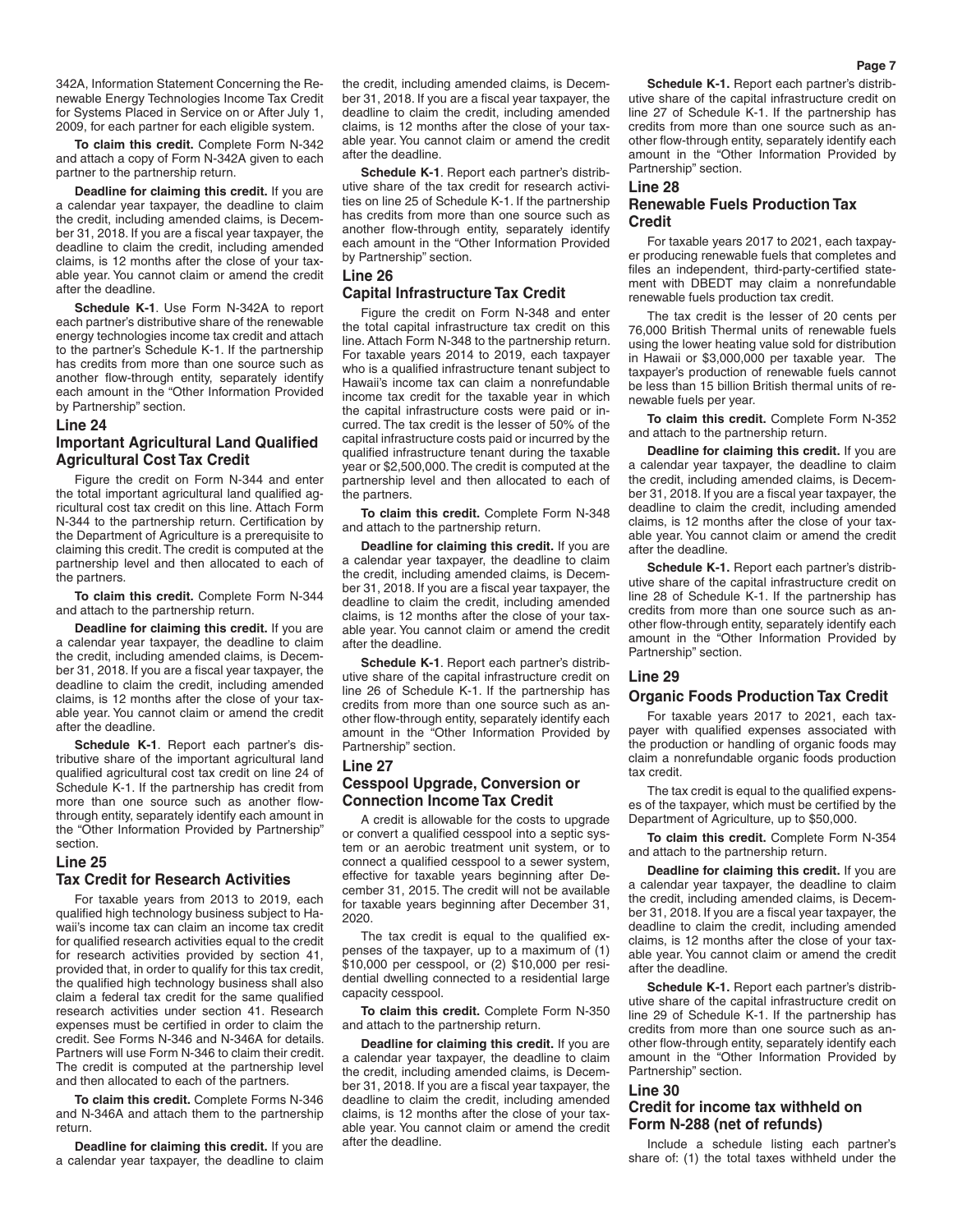#### **Page 8**

partnership's name and reported on Form N-288A, Statement of Withholding on Dispositions by Nonresident Persons of Hawaii Real Property Interests; (2) any refunds claimed by the partnership on Form N-288C, Application for Tentative Refund of Withholding on Dispositions by Nonresident Persons of Hawaii Real Property Interest; and (3) the net amount of taxes withheld.

**Schedule K-1.** Report each partner's distributive share of the credit for income tax withheld on Form N-288 on line 30 of Schedule K-1. If the partnership has credits from more than one source such as another flow-through entity, separately identify each amount in the "Other Information Provided by Partnership" section.

# **Investment Interest**

### **Line 31**

Lines 31a-31b(2) must be completed whether or not a partner is subject to the investment interest rules.

**Line 31a. Investment Interest Expense.**— Include on this line interest paid or accrued to purchase or carry property held for investment. Property held for investment includes property that produces portfolio income (interest, dividends, annuities, royalties, etc.). Therefore, interest expense allocable to portfolio income should be reported on line 31a of Schedule K-1 (rather than line 14 of Schedule K-1).

Property held for investment includes a partner's interest in a trade or business activity that is not a passive activity to the partner and in which the partner does not materially participate. An example would be a partner's working interest in oil and gas property (i.e., the partner's interest is not limited) if the partner does not materially participate in the oil and gas activity.

Investment interest does not include interest expense allocable to a passive activity.

The amount on line 31a will be deducted (after applying the investment interest expense limitations of section 163(d)) by individual partners on their Form N-11 or N-15.

**Lines 31b(1) and 31b(2). Investment Income and Expenses.**—Enter on line 31b(1) only the investment income included on lines 5 through 7 of Schedule K-1. Enter on line 31b(2) only the investment expense included on line 14 of Schedule K-1.

If there are items of investment income or expense included in the amounts that are required to be passed through separately to the partner on Schedule K-1 (items other than the amounts included on lines 5 through 7 and 14 of Schedule K-1), give each partner a schedule identifying these amounts.

Investment income includes gross income from property held for investment, gain attributable to the disposition of property held for investment, and other amounts that are gross portfolio income. Investment income and investment expenses do not include any income or expenses from a passive activity.

Property subject to a net lease is not treated as investment property because it is subject to the passive loss rules. Do not reduce investment income by losses from passive activities.

Investment expenses are deductible expenses (other than interest) directly connected with the production of investment income.

# **Other Schedule K, Line 32**

Report on line 32 of Schedule K, credit recapture amounts for the Hawaii Low-Income Housing Tax Credit, the Capital Goods Excise Tax Credit, the Tax Credit for Flood Victims, the Important Agricultural Land Qualified Agricultural Cost Tax Credit, and the Capital Infrastructure Tax Credit.

See instructions for federal Form 1065, Schedule K for what else to report on line 32.

# **Schedule K-1, Line 37**

See instructions for federal Form 1065, Schedule K-1 for what to report on line 37.

# **Analysis (Schedule K only) Lines 33a and 33b**

For each type of partner shown, enter the portion of the amount shown on line 33a of Schedule K that was allocated to that type of partner. The sum of the amounts shown on line 33b must equal the amount shown on line 33a.

In classifying partners who are individuals as "active" or "passive," the partnership should apply the following rules:

- **1.** If the partnership's principal activity is a trade or business activity, classify a general partner as "active" if the partner materially participated in all partnership trade or business activities; otherwise, classify a general partner as "passive."
- **2.** If the partnership's principal activity consists of working interest in an oil or gas well, classify a partner holding a working interest in the oil or gas well through an entity that does not limit the partner's liability as "active;" otherwise, classify the partner as "passive."
- **3.** If the partnership's principal activity is a rental real estate activity, classify a general partner as "active" if the partner actively participated in all of the partnership's rental real estate activities; otherwise, classify a general partner as "passive."
- **4.** If the partnership's principal activity is a portfolio activity, classify all partners as "active."
- **5.** Classify all limited partners and all partners in a partnership whose principal activity is a rental activity other than a rental real estate activity as "passive."
- **6.** If the partnership cannot make a reasonable determination as to whether or not a partner's participation in a trade or business activity is material or whether or not a partner's participation in a rental real estate activity is active, classify the partner as "passive."

In applying the above rules, a partnership should classify each partner to the best of its knowledge and belief. It is assumed that in most cases the level of a particular partner's participation in an activity will be apparent.

# **Schedules O and P Allocation and Apportionment of Income**

If the partnership had ordinary income or (loss) from trade or business activities both within and without Hawaii, complete Schedules O and P to determine the business income or (loss) apportioned to Hawaii. For more details, see the instructions for "Attributable to Hawaii" on page 3, under **Schedule K and Schedule K-1**. Attach a copy of Schedules O and P to Form N-20.

# **Composite Returns for Nonresident Partners**

At present, there are no statutory provisions that: (1) allow partnerships the option to file composite returns on behalf of their nonresident partners, and (2) grant the election to be taxed at the nonresident partners' own individual tax rates but with no standard deduction or personal exemption. However, the Department of Taxation will administratively allow partnerships to elect to file composite Hawaii nonresident income tax returns on behalf of participating partners, all of whom are nonresidents, and make composite payments for the participating partner's distributive share of Hawaii source income based on their own individual tax rate but with no standard deduction or personal exemption, provided the following conditions are met:

- The partner must be an individual.
- The partner's income from the partnership is the partner's only income from Hawaii sources. If a partner has other income from Hawaii sources such as multiple partnerships, even though the partnerships are related, a separate net income tax return must be filed by that partner.
- The partnership will obtain a Power-of-Attorney from each of its partners to permit the partnership to file an income tax return on the partners' behalf. A copy of each power of attorney is to be attached to the initial composite tax return filed by the partnership.
- The partnership, as an agent for the participating partners, shall pay tax, additions to tax, interest, and penalties otherwise required to be paid by the partners.

The composite Hawaii Nonresident Individual Income Tax Return, Form N-15, shall be completed as follows:

- **1.** Fill in the oval indicating this is a composite return;
- **2.** The first name on the return shall be "Partners of" and the last name is the partnership's name;
- **3.** The partnership's FEIN shall be used in place of the taxpayers' social security number;
- **4.** Indicate the partnership's mailing address as the taxpayers' address;
- **5.** Indicate the partnership's principal business activity in Hawaii as the taxpayers' occupation;
- **6.** Filing status will be single;
- **7.** Complete pages 2 and 3, Col. B, lines 17 and 35;
- **8.** Deductions necessary to determine each partner's distributive share of the partnership income are allowed;
- **9.** Credits directly attributable to the partnership are allowed;
- **10.**Since worldwide source income of each nonresident partner is not required, itemized deductions calculated using the ratio of Hawaii adjusted gross income to total adjusted gross income may not be claimed. Also, tax credits which are based on total adjusted gross income from all sources may not be claimed;
- **11.**Complete page 3 by:
	- **a.** entering the amount from line 35 on lines  $41$  and  $43$ ;